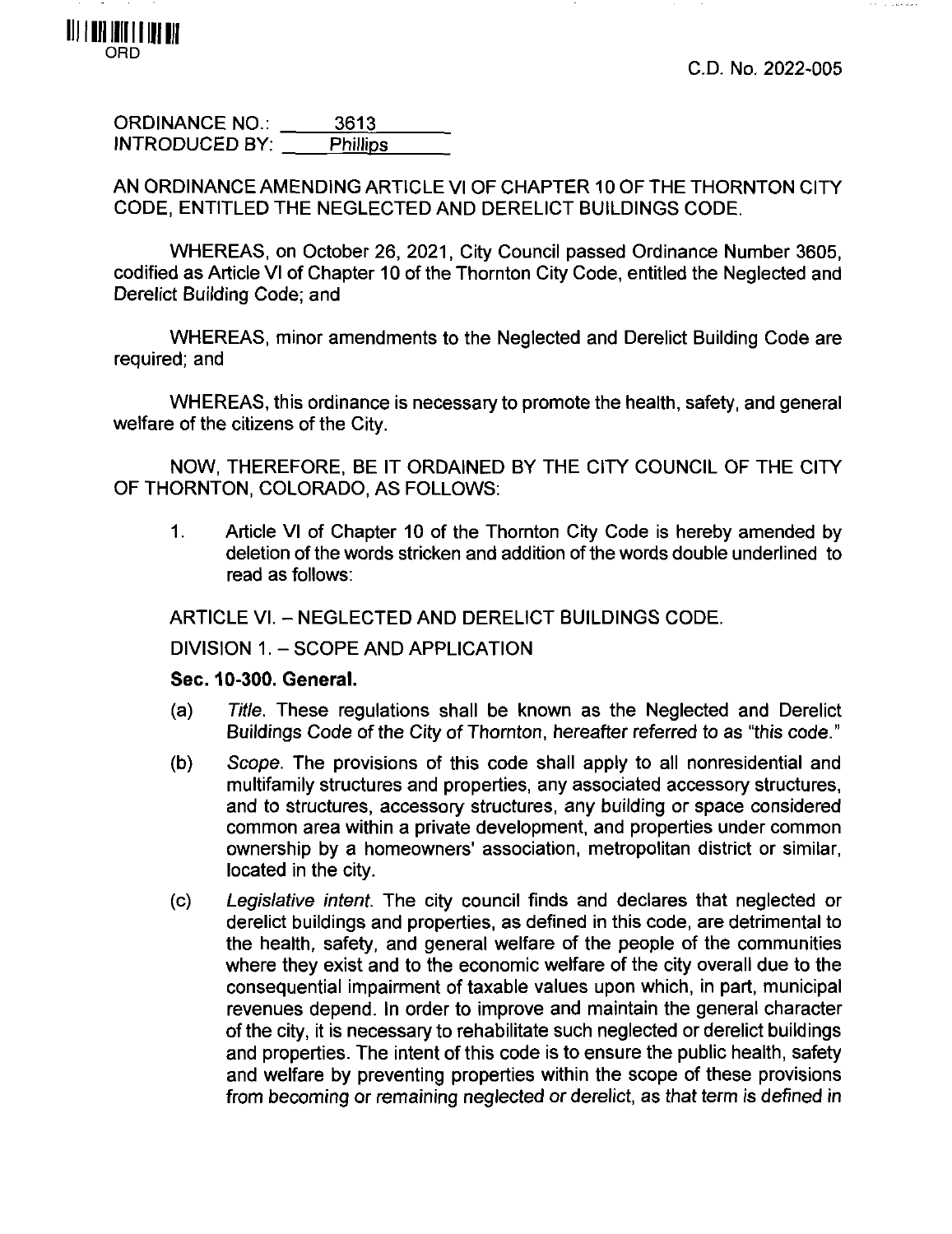this code; to mitigate the blighting impacts of these properties; to provide for the regular inspection of properties that are or are likely to become neglected or derelict; to preserve the existing property values of other real properties within or adjacent to such neglected or derelict buildings or properties; to preserve the taxable value of the real property in the city; and to assess fees to cover the costs incurred by the city in the running of this program on those properties and owners who have and maintain any neglected or derelict property.

(d) Severability. If a section, subsection, sentence, clause or phrase of this code is, for any reason, held to be unconstitutional, such decision shall not affect the validity of the remaining portions of this code.

### **Sec. 10-301. Applicability.**

- (a) General. Where differences occur between provisions of this code and the referenced standards, the provisions of this code shall apply. Where, in a specific case, different sections of this code specify different requirements, the most restrictive shall govern.
- (b) Referenced building codes and standards. The building codes and standards referenced in this code shall be those listed in Article IV of this chapter. These shall be considered part of the requirements of this code to the prescribed extent of each such reference.
- (c) Application of other codes. Repairs, additions or alterations to a structure, or changes of occupancy, shall be done in accordance with the procedures and provisions of the adopted building code, as amended. Nothing in this code shall be construed to cancel, modify or set aside any provision of the City Code.
- (d) Existing remedies. The provisions in this code shall not be construed to abolish or impair existing remedies of the jurisdiction or its officers or agencies relating to the removal or demolition of any structure that is dangerous, unsafe and insanitary.
- (e) Historic buildings. The provisions of this code shall not be mandatory for existing buildings or structures designated as historic buildings when such buildings or structures are judged by the code official to be safe and in the public interest of health, safety and welfare.
- (f) Other laws. The provisions of this code shall not be deemed to nullify any provisions of local, state or federal law.

### **Secs. 10-302-305. Reserved.**

DIVISION 2.-DEFINITIONS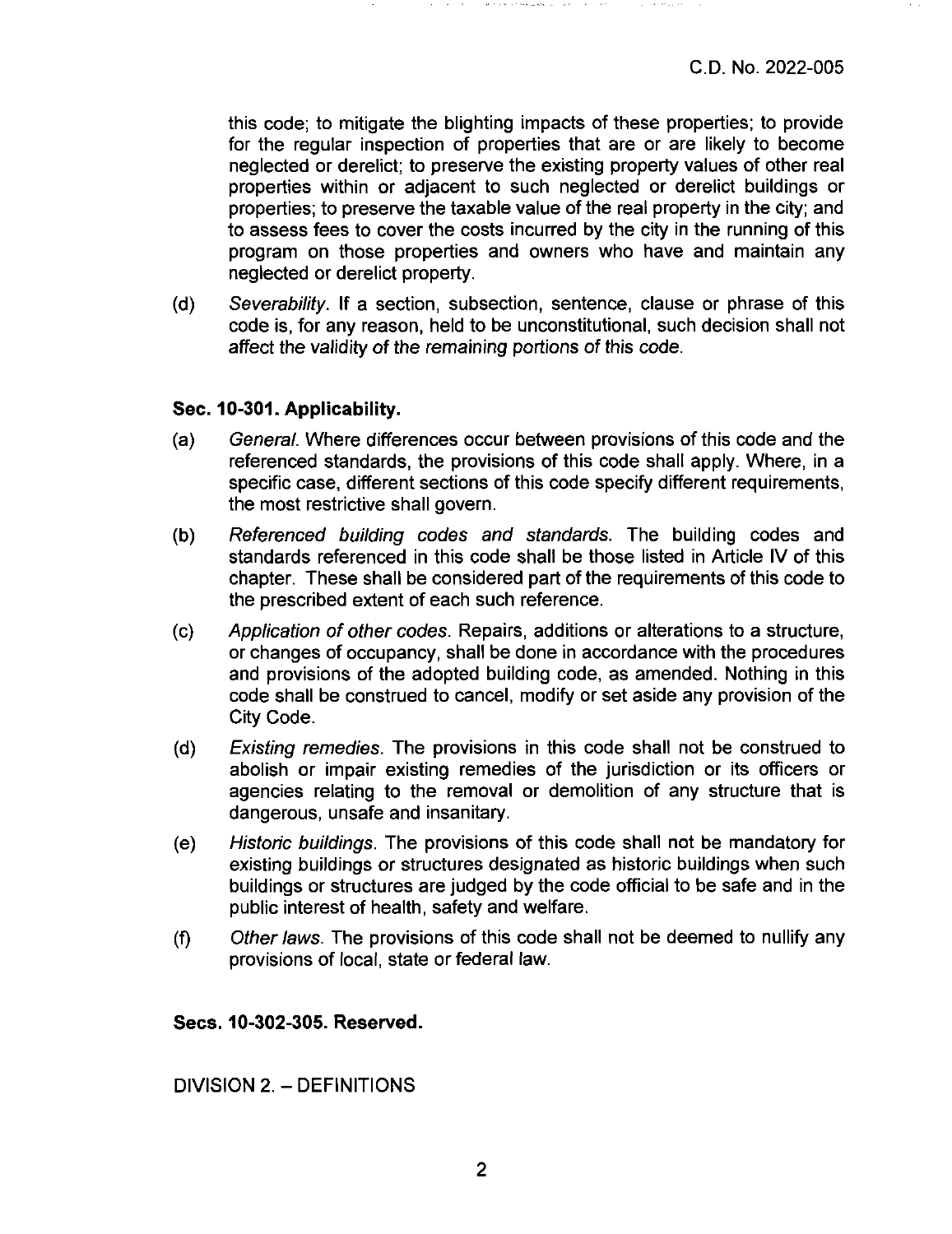#### **Sec. 10-306. General.**

- (a) Scope. For the purposes of this code, all terms shall have the meanings shown in this division unless othenwise expressly stated.
- (b) Interchangeability. Words stated in the present tense include the future; words stated in the masculine gender include the feminine and neuter; the singular number includes the plural and the plural, the singular.
- (c) Terms defined in other codes. Where terms are not defined in this code and are defined in the building code or adopted standards, or elsewhere in the City Code, such terms shall have the meanings ascribed to them as stated in those codes.
- (d) Terms not defined. Where terms are not defined through the methods authorized by this section, such terms shall have ordinarily accepted meanings such as the context implies.

### **Sec. 10-307. Definitions.**

As used in this code, the following definitions apply unless the context requires othenwise.

- (a) Abate or abatement means to make the neglected or derelict property compliant with the building code and all rules and regulations adopted pursuant to them; provided however, that for a property only cited under Section 10-307(g)(3), compliant with the City Code means compliant with the underlying city or state law giving rise to the violation of Section 10-  $307(g)(3)$ . The closing or boarding up of a building that is found to be neglected or derelict is not an abatement.
- (b) Building means any building or structure located in the city, as these are defined in the building code. The term "building" shall be construed as though followed by the words "or any part thereof."
- (c) Building code means the code adopted in Section 10-3, along with all primary and secondary codes adopted by reference, as amended.
- (d) Building official means the city's designated Chief Building Official or designee.
- (e) Hearing officer means a person retained by the city to hear and decide all issues raised in a hearing.
- (f) Historic property means a structure that has been designated for preservation in accordance with Chapter 19 of the City Code; or a structure within a designated historic district in accordance with Chapter 19 of the City Code; or a structure listed in the National Register of Historic Places or the Colorado State Register of Historic Places; or a structure within a historic district listed in the National Register of Historic Places or the Colorado State Register of Historic Places.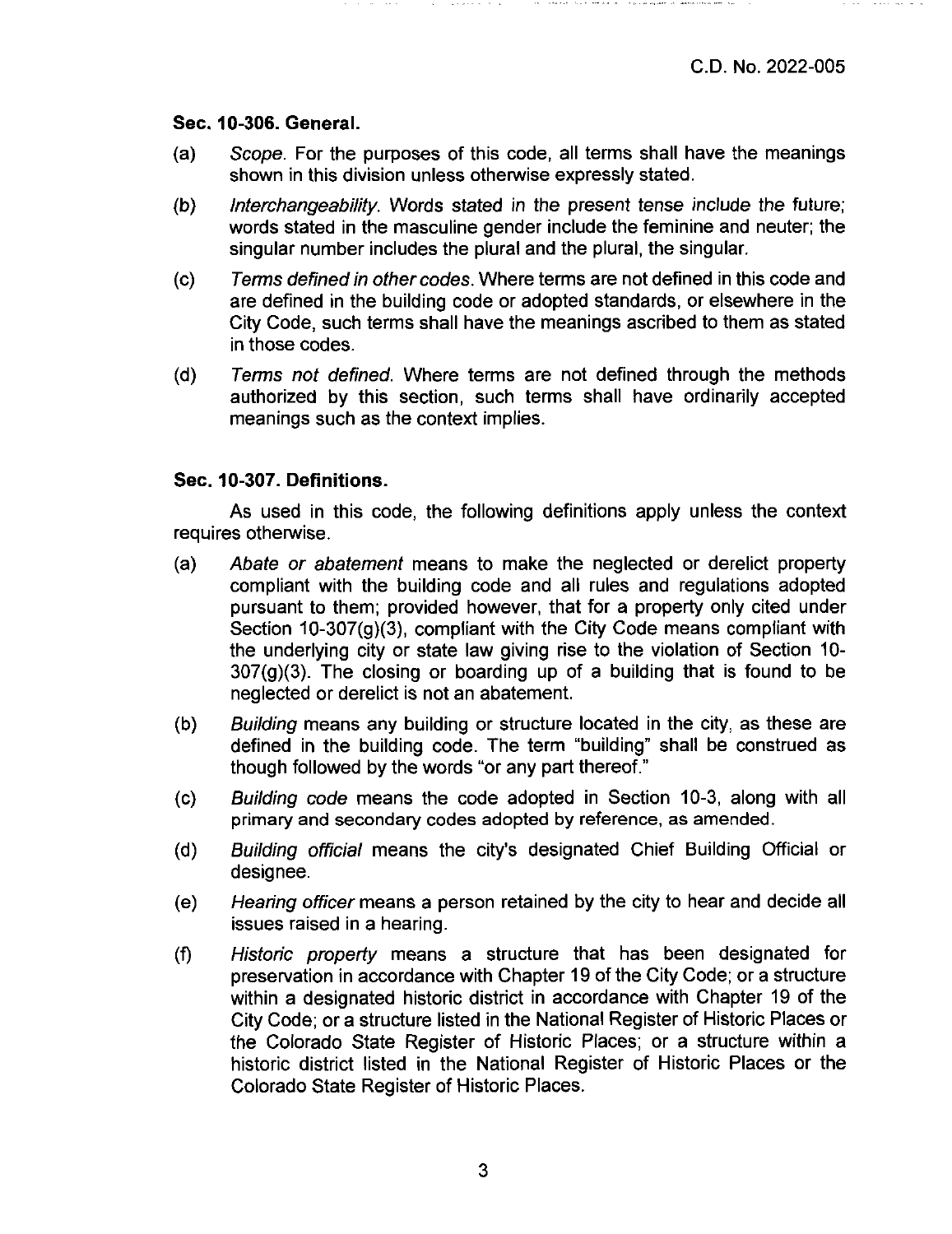- (g) Interested person means an owner, mortgagee, lienholder, or other person or entity that possesses an interest of record or an interest otherwise provable in property that becomes subject to the provisions of this code. The city and any appointed receiver pursuant to this code are interested persons.
- (h) Neglected or derelict property means any building, structure, utility, or property upon which any one or more of the foliowing circumstances exist, as determined by the building official:
	- (1) The property is unsafe, however this factor shall be considered only in the following circumstances:
		- a. In combination with one or more of the circumstance listed in subsections (2) through (6), below; or
		- b. When the term "property" references a utility or parcel of land.
	- (2) The property is, for three consecutive months:
		- a. Not lawfully occupied;
		- b. Wholly or partially boarded up; and
		- c. Does not show evidence of substantial and ongoing construction activity;
	- (3) The property is not lawfully occupied and has been in violation of any provision of city or state law on three separate occasions within a two-year period;
	- (4) The property has been in continuous violation of a city or state law for six months or longer with no evidence of substantial and ongoing construction work or other corrective activity;
	- (5) The property is not lawfully occupied and any city utility bill for the premises has been due and unpaid for a period of at least one year; or
	- (6) The property is a neighborhood nuisance as that term is defined in this section.
- (i) Neighbortiood landowner means an owner of property or neighborhood group that represents the owner of property that is located within 500 feet of property that becomes subject to the provisions of this code.
- (j) Neighborhood nuisance means a property that, by reason of inadequate maintenance, dilapidation, obsolescence or other similar reason, is a danger to the public health, safety or welfare; is structurally unsafe or unsanitary; is not provided with adequate safe egress; constitutes a fire hazard; is otherwise dangerous to human life; or in relation to the existing use constitutes a danger to the public health, safety or welfare. To determine whether a property is a neighborhood nuisance, as appropriate, the building official shall consider: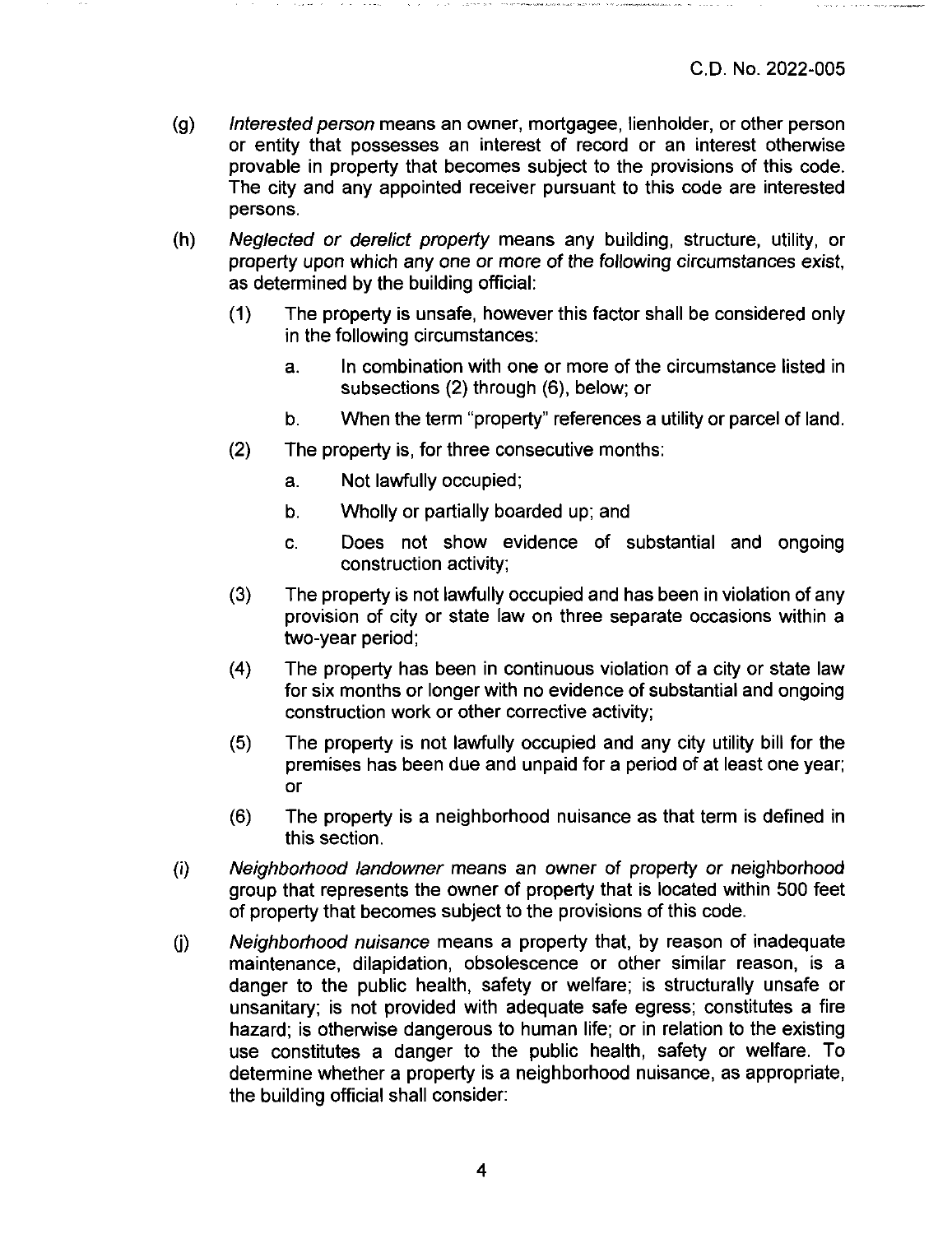- (1) Whether there have been or are City Code violations or violations of other ordinances or statutes;
- (2) Whether the property is vacant;
- (3) Whether the grounds are maintained;
- (4) Whether a building's interior is sound;
- (5) Whether the property has been vandalized or subject to other destructive activity;
- (6) The length of time any of the above conditions have existed;
- (7) In the case of an occupied building, whether an owner obligated by law or lease to provide services, make repairs, purchase fuel or other needed supplies, or pay utility bills has failed to do so; and
- (8) Other relevant factors as the building official determines.
- (k) Not lawfully occupied means property that is unoccupied or uninhabited; property that is posted as unsafe, regardless of whether occupied; property that has been ordered vacated pursuant to the building code; or property that is occupied only by trespassers or transients seeking temporary hiding or shelter.
- (l) Owner means a person or entity with a legal interest in property or any person or entity that obtains a legal interest in property. Owner shall specifically include any person or entity that subsequently takes title to a property that is subject to this ordinance.
- (m) Property means any building, utility, parcel of land, or real property.
- (n) Substantial and ongoing construction activity means construction activity that will result in the property being in compliance with all provisions of the City Code, including the building code; conducted under and pursuant to a valid building permit, if a permit is required for the work; and that has received an inspection approval in accordance with the building code within 60 days of an inspection conducted under Section 10-314 of this code.
- (o) Unsafe means any property determined to be unsafe based on the criteria and definitions in the building code.

**Secs. 10-308 - 10-310. Reserved.**

### DIVISION 3. -ADMINISTRATION AND ENFORCEMENT

### **Sec. 10-311. Neglected or derelict buildings or property prohibited.**

It shall be unlawful for any person to permit any property to be neglected or derelict.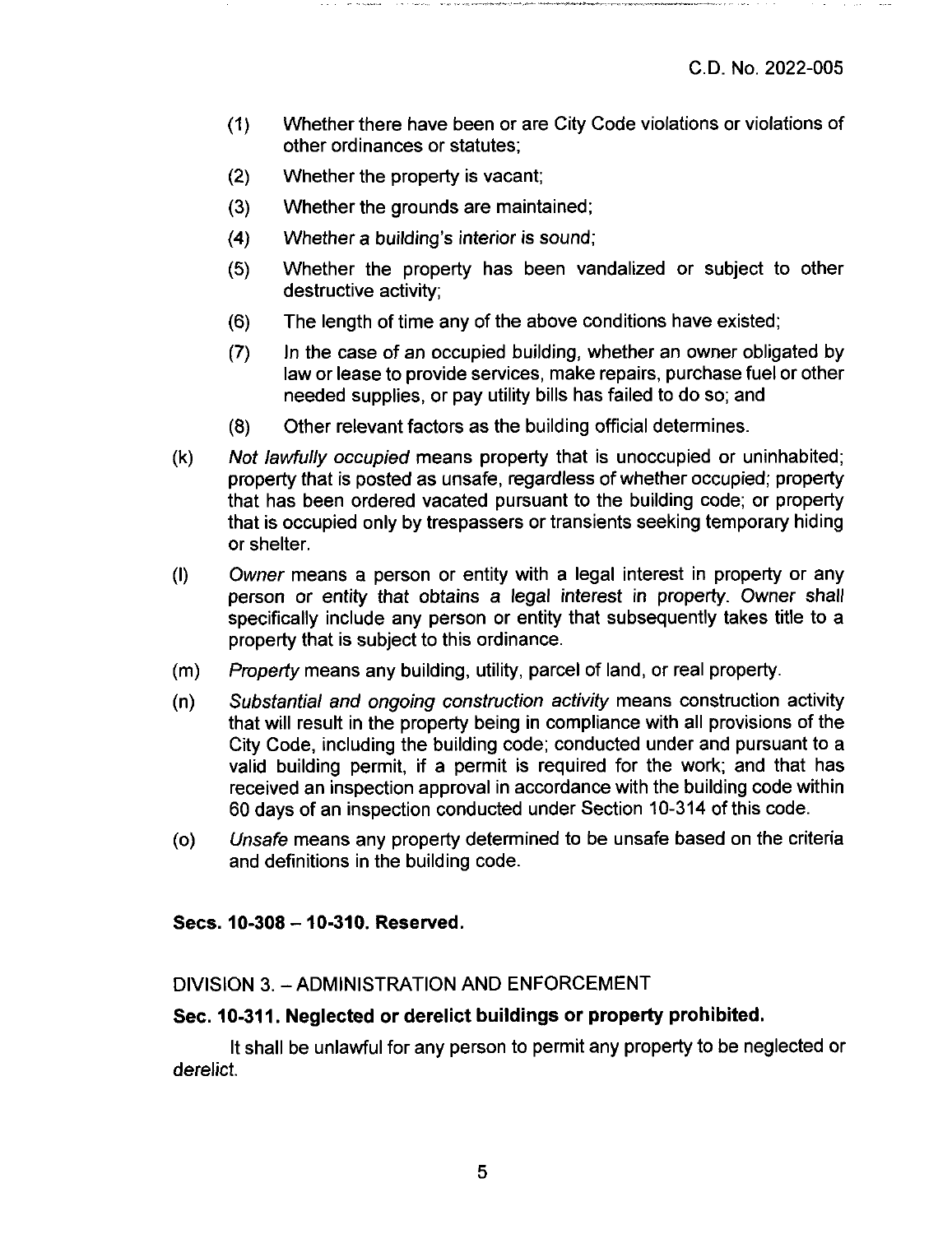### Sec. 10-312. Administrative actions for enforcement and abatement.

- (a) Emergency abatement or corrective action. Whenever the building official determines that a violation of this code is an imminent hazard to life, health, property, or public welfare, the building official may order the owner to immediately abate or correct the condition causing the imminent hazard or may abate or correct the condition causing the imminent hazard. Buildings and structures determined to be unsafe may also be addressed using the provisions in the Uniform Code for the Abatement of Dangerous Buildings, if applicable. Within 20 days of abating the imminent hazard, the building official shall notify the owner:
	- (1) That the city took an abatement or corrective action;
	- (2) The fee of the abatement or corrective action; and
	- (3) That under Section 10-312(d) of the City Code, the owner may appeal the building official's decisions and the fee for any abatement or corrective action the city took.
- (b) Notice of violation. Except as provided in subsection (a) of this section, whenever the building official finds that any owner has violated or is violating this code, or any rules and regulations established hereunder, the building official may issue a written notice to the owner stating the nature of the violation, the possible penalties, any required remedial action, and referring to the appeal process under Section 10-312(d).
- *(c) Remedial plan.*
	- (1) Whenever the building official issues a notice of violation under subsection (b), the owner shall submit a written remedial plan, in a form acceptable to the city, within the time specified in the notice, which shall be no longer than 30 days. The remedial plan shall identify and include all work necessary to abate the violation and corresponding deadlines for completing each listed task. The remedial plan shall also contain a provision for addressing and correcting any new violations that are identified or arise during the remediation process.
	- (2) A remedial plan for a historic property proposing to demolish or alter the exterior of a historic structure requires a written recommendation from TASHCO. Said recommendation is not binding, but shall be considered by the building official when reviewing the remedial plan.
	- (3) Except for placement on the neglected and derelict building list in accordance with Section 10-314(b) and the requirements under Section 10-316, all further enforcement action under this code shall be stayed if the building official approves the remedial plan and the owner:
		- a. Complies with the approved remedial plan;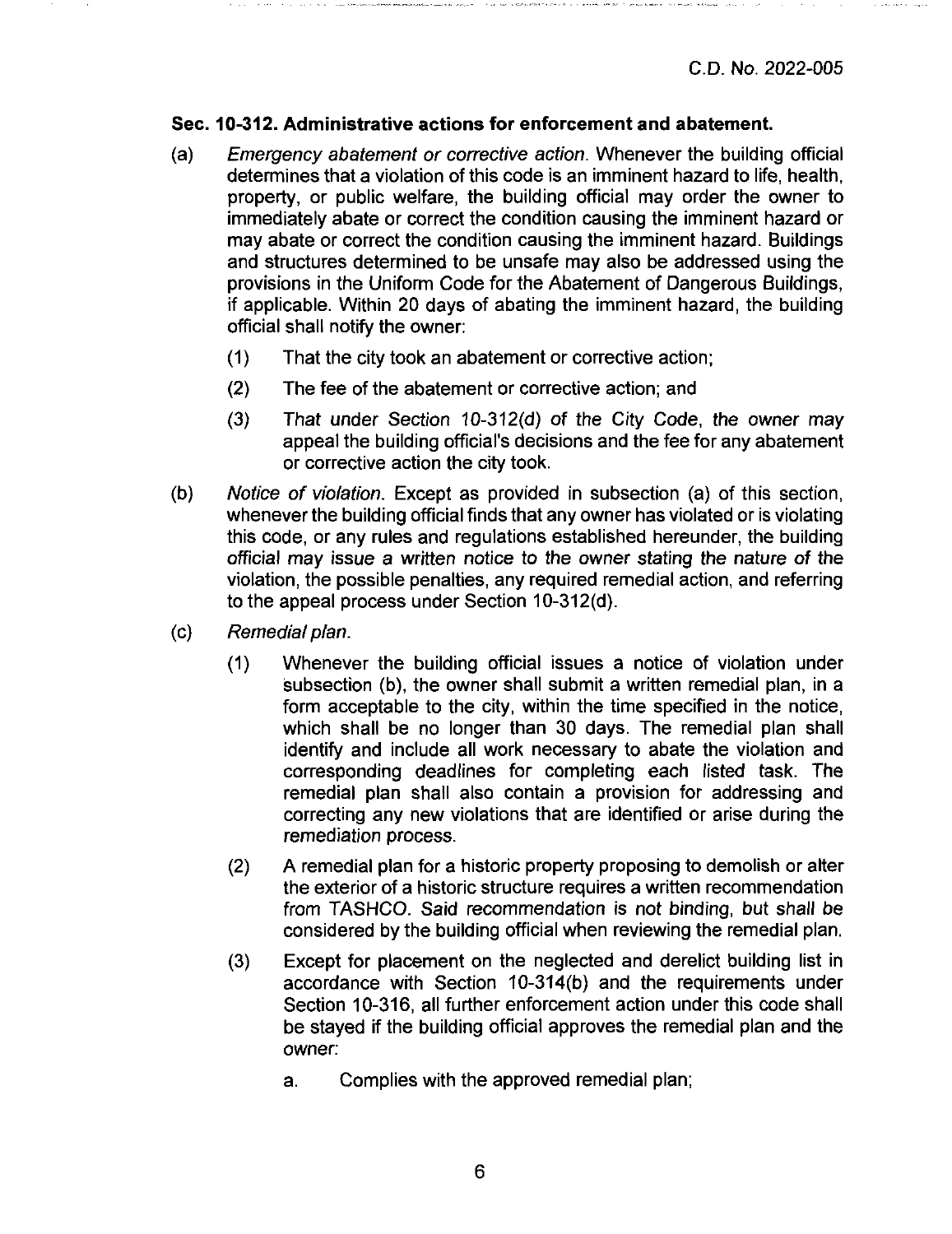- b. Complies with all property related provisions of the City Code with regard to that property; and
- c. Pays all fees and penalties related to or arising out of any violation of Section 10-311.
- *(4) Determinations eligible for appeal.*
	- a. The following are ministerial acts or requirements that may be considered as part of an determination eligible for appeal, but are not a separate basis for filing an appeal:
		- 1. Placement on the neglected and derelict building list;
		- 2. Assessment of the neglected and derelict building fees; and
		- 3. The requirements to designate an agent and file a registration statement under Section 10-316.
	- b. The owner may appeal the following:
		- 1. The notice of violation;
		- 2. The requirement to post no trespassing signs;
		- 3. The rejection of a remedial plan;
		- 4. The building official's determination that the owner has failed to comply with an approved remedial plan; and
		- 5. The building official's determination to order or take emergency abatement action.
- *(d) Order to show cause; appeals.*
	- (1) The building official may order any owner of the neglected or derelict property to show cause before a hearing officer why the proposed enforcement action should not be taken:
		- a. If the owner does not submit a remedial plan within the time period set forth in the notice; or
		- b. Ifthe owner submits a remedial plan within the prescribed time but the building official rejects it; or
		- c. The owner does not comply with the approved remedial plan.
	- (2) If the owner appeals the emergency abatement or corrective action taken under Section 10-312(a). the hearing officer shall conduct a hearing to review the building official's decisions and the fee for any abatement or corrective action the city took, based on the requirements of Section 10-312(a). The hearing officer shall issue a final order and determination in accordance with Section 10-312(i).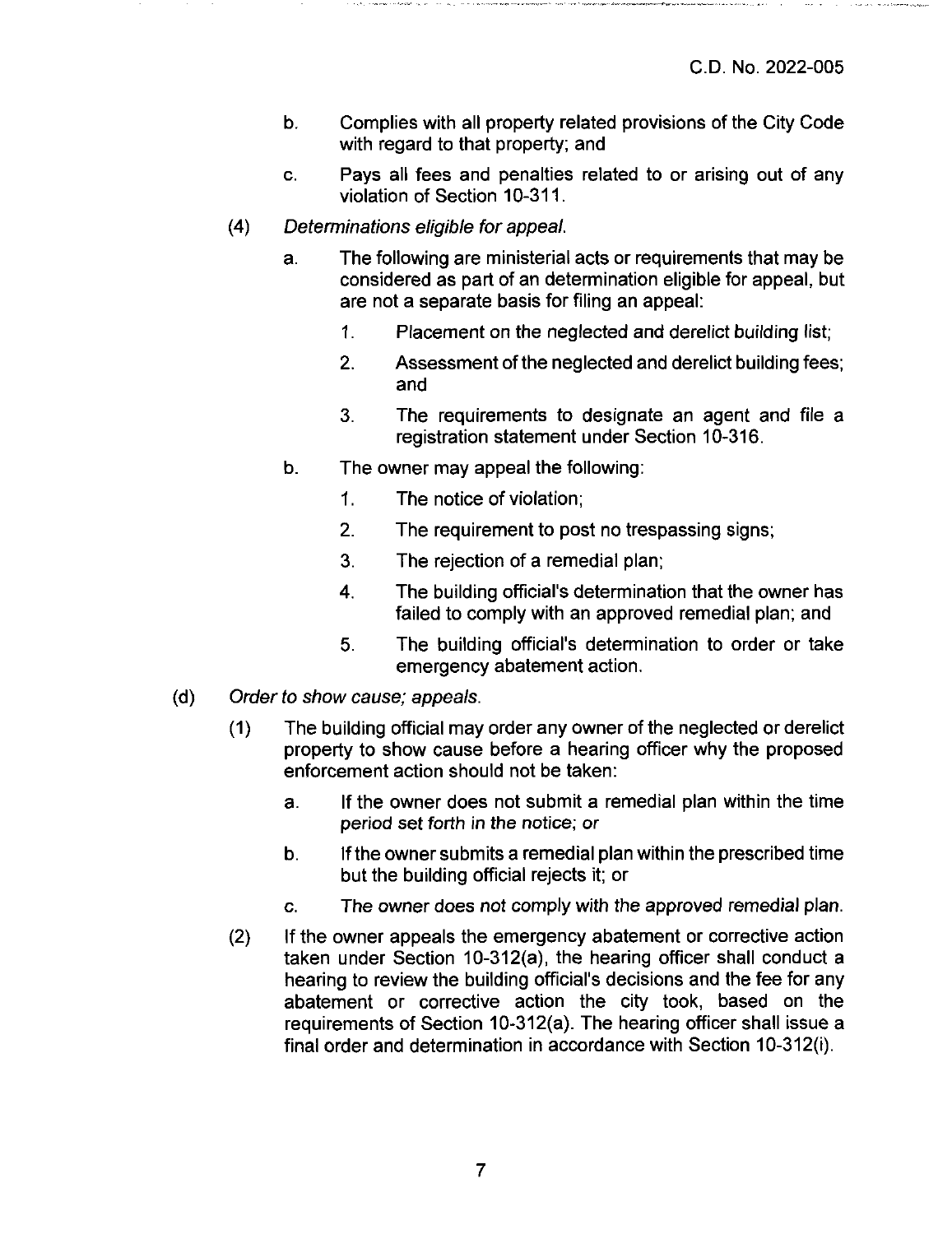- (3) If the owner appeals the civil penalty imposed by the building official for failing to register the property in accordance with Section 10-316, the hearing officer shall conduct a hearing.
	- a. The hearing officer shall consider;
		- 1. The building official's evaluation of the history of all City Code violations concerning the property for which the owner has been noticed;
		- 2. Whether the owner was negligent, the gravity of the violation, effect of the failure to register on enforcement action; and
		- 3. Whether the owner has demonstrated good faith in attempting to achieve rapid compliance after notification of a violation.
	- b. When the property is lawfully used for commercial purposes, the hearing officer may also consider the effect of civil penalties on the property owner's ability to continue the business.
	- c. The hearing officer shall issue a final order and determination in accordance with Section 10-312(i).
- (4) If the owner appeals the notice of violation, requirement to post signs, rejection of the remedial plan, or a determination that the owner has not complied with an approved remedial plan, the hearing officer may consolidate the hearing on the appeal and the show cause hearing and issue a decision determining all issues under this code raised at the hearing.
- (5) The owner shall submit a request for appeal within 14 days of the date of the notice or decision being appealed. The request for appeal shall be submitted in writing to the address specified in the notice or decision being appealed.
- (e) Notice ofshow cause hearing. Notice of show cause hearing shall be served on the owner specifying:
	- (1) The time and place of a hearing regarding the violation;
	- (2) The reasons the action is to be taken; and
	- (3) The proposed enforcement action.

The notice shall direct the owner to show cause, why the proposed enforcement action should not be taken. If the hearing officer consolidates the show cause hearing and an appeal, the notice shall indicate that the hearings have been consolidated.

*(f) Service ofnotices.*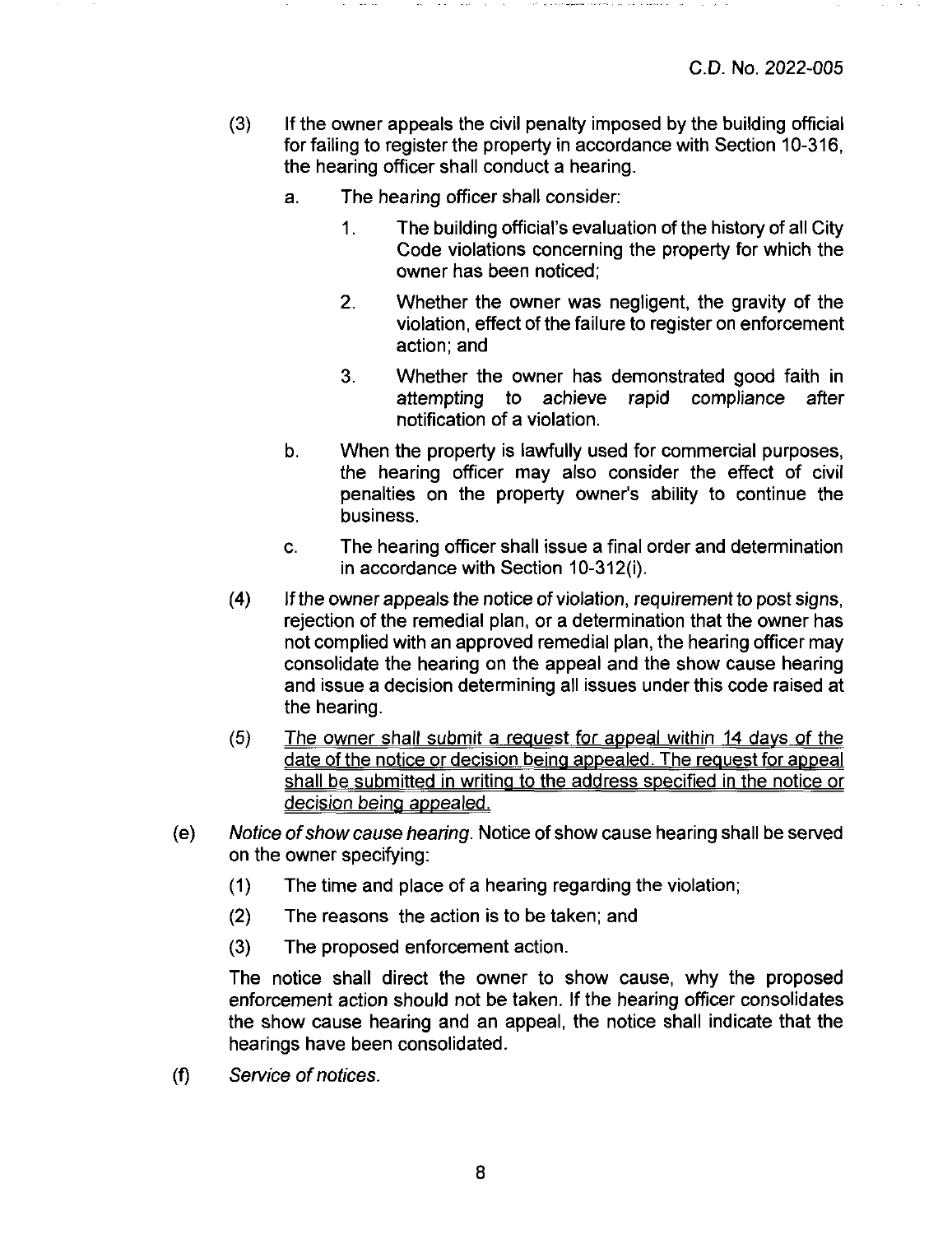- (1) A notice of violation, placement on the neglected and derelict building list under Section 10-314(b), and the show cause hearing shall be served upon the owner and the occupant of the real property, if different from the owner, by personal service. If diligent efforts to serve any notice personally is unsuccessful, it shall be deemed sufficient notice if written notice is mailed by first class mail to the owner of real property, as shown by the Adams County Assessor's Office, and to the occupant at the property address. For property owners who do not reside in Colorado, notice shall also be sent by certified mail. If notice is mailed, a copy of the notice shall also be posted in a conspicuous place on the premises that are subject to said notice. Notice may also be served by the methods provided in the Colorado Rules of Civil Procedure. Service of any of these notices by mail shall be addressed to the owner as shown in the records of the Adams County Assessor's Office. Any notice of violation or notice of show cause hearing shall be served at least ten days before the compliance date or the date of the hearing, whichever is relevant. No further notice shall be necessary.
- (2) A notice of violation and notice of placement on the neglected and derelict building list that is mailed in accordance with the above requirements is complete upon placement in the mail. A notice of the show cause hearing that is mailed in accordance with the above requirements is considered served on the date mailed unless it is returned as undeliverable. For purposes of this code, unclaimed or refused mail is not undeliverable.
- (3) If service of the notice of show cause hearing cannot be accomplished by any of the above methods, service may be made by posting it in a conspicuous place on the property and publishing it on the city's website in accordance with Section 2-1 (a)(1) for at least ten days before the hearing.
- (g) Show cause hearing. The hearing shall be conducted in accordance with rules and regulations issued by the hearing officer. If the notice of show cause hearing has been served in compliance with Section 10-312(f), the hearing shall take place regardless of whether the owner appears.
- (h) Presumption. The owner has the burden of proving the correctness of its position by a preponderance of the evidence. All of the building official's determinations and findings are presumed to be correct until sufficient evidence is introduced that would support a contrary finding.
- (i) Determination/final order. The hearing officer shall:
	- (1) Make a determination, which shall be reduced to a written final order and sent to the owner within 15 days of the hearing. The determination is reviewable under Rule 106(a)(4) of the Colorado Rules of Civil Procedure.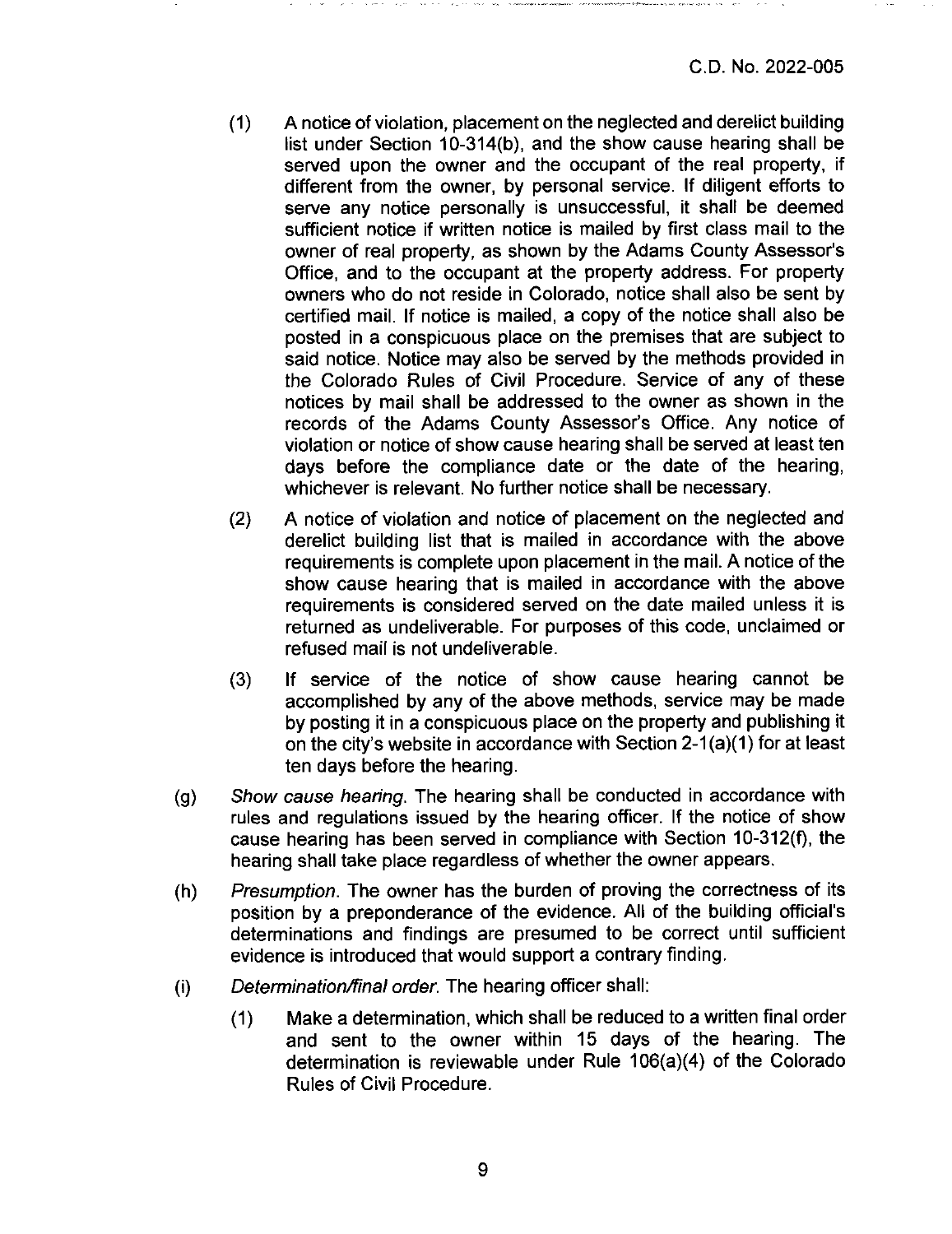- a. Each party may file a motion for correction to or clarification of the order, which shall be filed within seven days of the date the order is issued.
- b. Unless a motion for correction or clarification is timely filed, the time period to file an appeal under Rule 106(b) commences on the date the final order is issued. If a motion for clarification or correction is filed, that time period commences on the date the correction or clarification to the final order is issued.
- (2) include in the final order:
	- a. Findings of fact and a determination as to whether any violation has occurred and the required remedial action;
	- b. Identification of any mitigating or aggravating circumstances;
	- **c.** The amount of any civil penalty, fee, cost, or combination thereof assessed under Sections 10-312, 10-314, 10-315, and 10-316, and the costs of the hearing:
	- d. A provision for addressing and correcting any new violations that are identified or arise during the remediation process; and
	- e. A deadline for any required abatement action to be performed.
- (j) Service of the written determination and final order. The written determination and final order shall be sent to the owner by first class mail, postage prepaid, and via email, if the owner provides such contact information.
- $(k)$  Civil penalties. The hearing officer may assess a civil penalty in accordance with Section 1-8 of not more than \$999.00 per day for each day the owner is found to have violated this code, any order issued by the authority of this code, any rules and regulations adopted by the building official, or permit issued for work related to an approved remedial plan. Each dav that a violation continues after due notice has been served shall be deemed a separate offense.
	- (1) In imposing any civil penalty for a violation of Section 10-311, the hearing officer may consider:
		- a. The history of violations;
		- b. Whether the owner was deliberate or negligent;
		- c. Whether the neglected or derelict property is a historic property;
		- d. The gravity of the violation; and
		- e. The demonstrated good faith of the owner in attempting to achieve timely compliance after notification of a violation.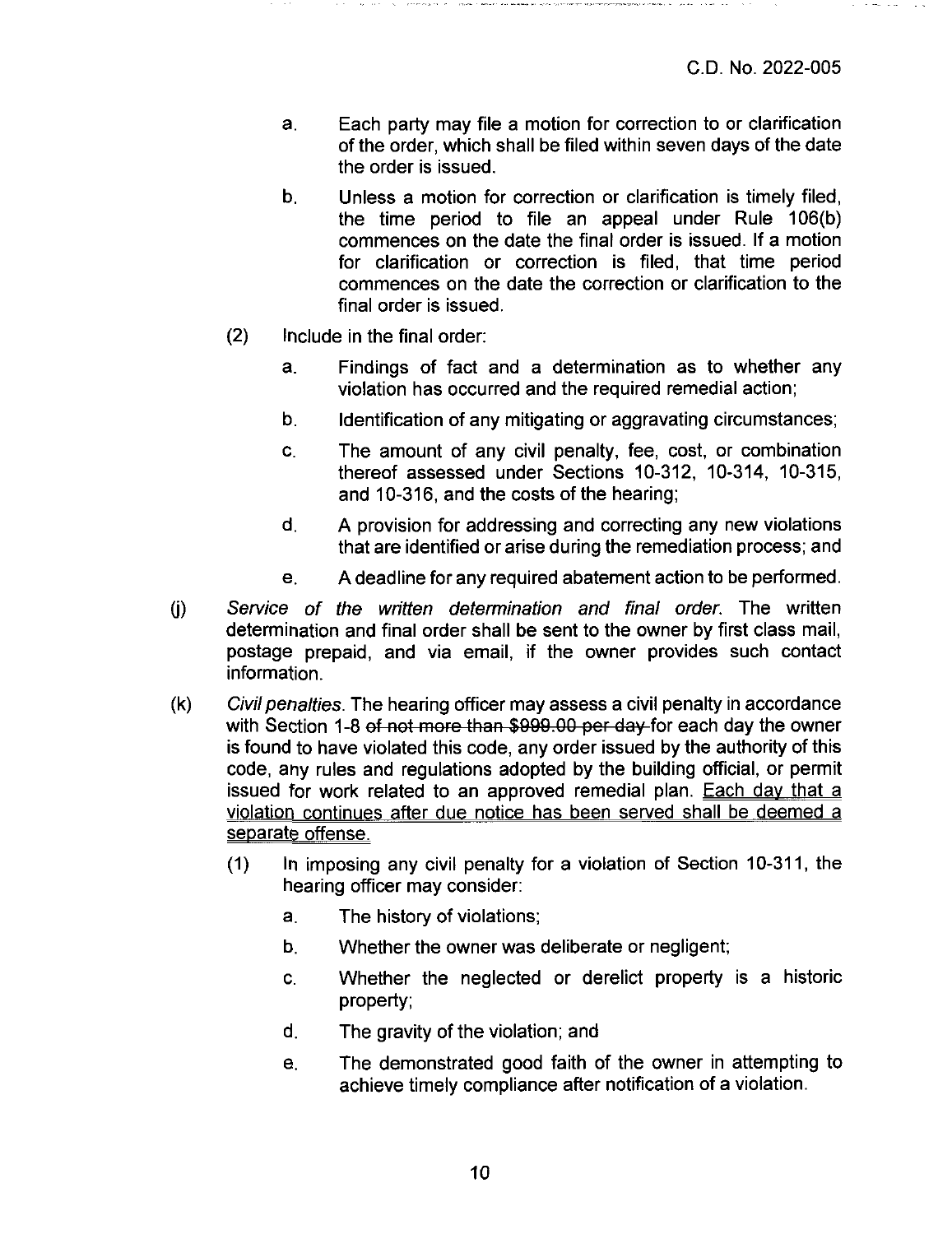- (2) When the neglected or derelict property is lawfully used for commercial purposes, the hearing officer may also consider the effect of civil penalties on the owner's ability to continue the business.
- (3) Unless otherwise expressly stated in the final order, civil penalties assessed under this code are due and payable within thirty days of date of invoice, which shall be sent first-class mail, postage prepaid, to the address shown in the records of the Adams County Assessor's Office or the address the owner provides to the city, including under Section 10-316. If mail sent to either of these addresses is returned as undeliverable, the invoice may be sent to an address forthe owner that the city discovers through its own efforts or to the owner's email address, when the owner provides such information to the city.
- (l) Judicial enforcement. In addition to all other remedies set forth in this code, the city may petition the district court for the issuance of a preliminary or permanent injunction, or both, restraining any person from continued violation of this code. In that action, the city may seek recovery of any unpaid civil penalties, abatement costs, and other fees and costs provided for in this code.
- (m) Posting of no trespassing signs and other warning signs. Upon or after issuing a notice of violation under Section 10-311, the city may, or may require the owner to, post a sign near each possible access point to the property prohibiting trespassing and warning the public of danger. If a sign is required to be posted under this code, the owner shall post the sign(s) within the time period required by the building official and shall provide written authorization to the city allowing the arrest of any trespassers.

### **Sec. 10-313. Court actions for abatement.**

If the owner has failed to abate a violation or comply with abatement deadlines in the hearing officer's final order or in an approved remedial plan, the city, an affected neighboring landowner, or any other person who has suffered damages due to the condition of the property and othenvise has legal standing to bring legal action, may commence an action in the district court pursuant to Rule 65 or 66 of the Colorado Rules of Civil Procedure for abatement under this code. These actions may request:

- (a) An injunction ordering the owner of property to take whatever action the court considers necessary or appropriate to abate the violation.
- (b) The court to appoint a receiver to exercise any of the powers listed below:
	- (1) Take possession and control of the property, operate and manage the property, establish and collect rents and income, lease and rent the property, and evict tenants. An existing violation of the building code does not restrict the receiver's authority pursuant to this subsection.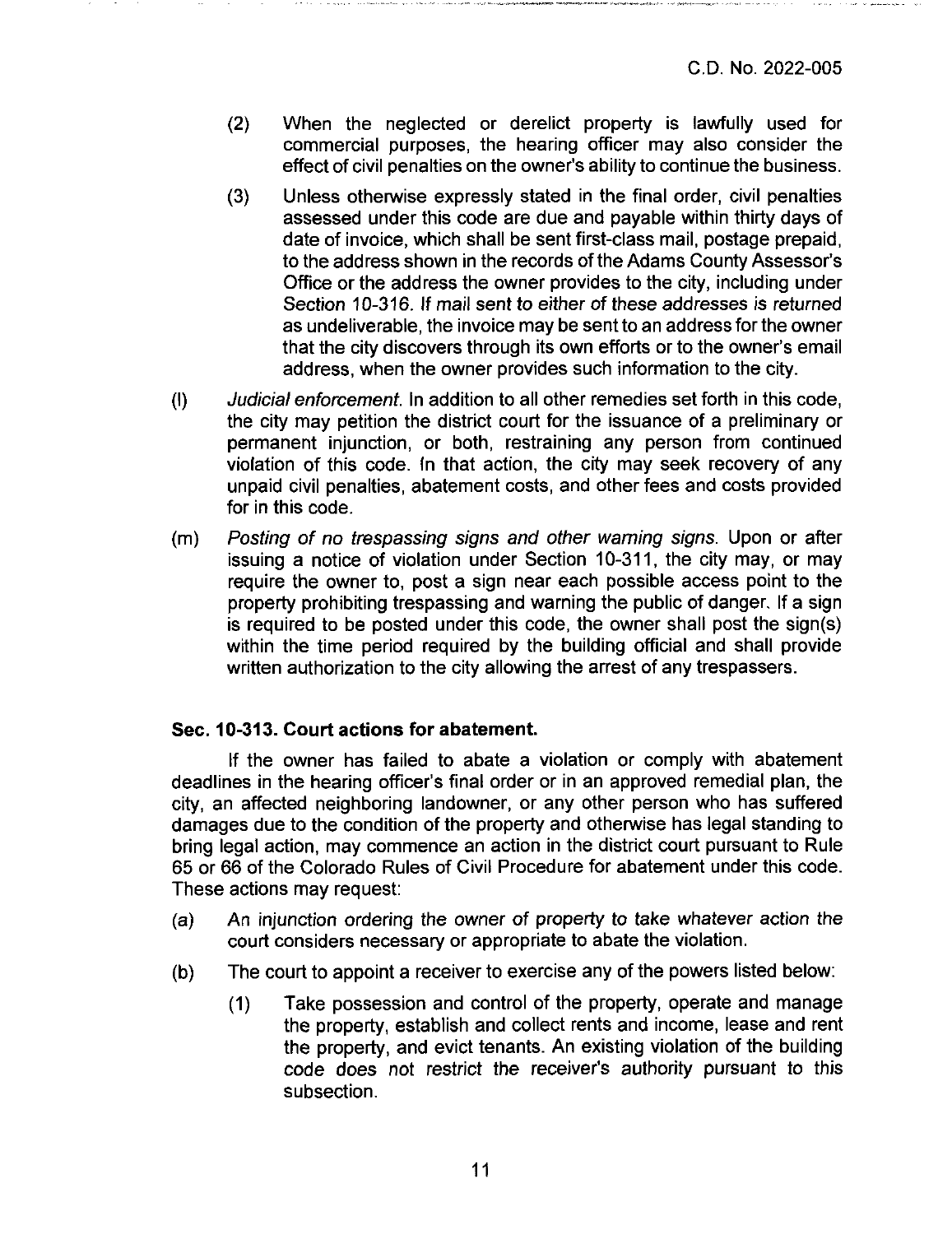- (2) Pay all expenses of operating and conserving the property including the cost of electricity, gas, water, sewerage, heating fuel, repairs and supplies, custodian services, taxes, assessments, and insurance premiums and to hire and pay reasonable compensation to a managing agent.
- (3) Pay pre-receivership mortgages and other liens and installments of pre-receivership mortgages and other liens.
- (4) Perform or enter into contracts for the performance of work and the furnishing of materials necessary to abate the violations and obtain financing for the abatement of violations.
- (5) Pursuant to court order, remove and dispose of personal property that is abandoned, stored, or otherwise located on the property, that creates a dangerous or unsafe condition, or that constitutes a violation of the building code or other City Code requirements.
- (6) Enter into agreements and take actions necessary to maintain and preserve the property and to comply with the building code and other City Code requirements.
- (7) Give the custody of the property and the opportunity to abate the violation and operate the property to the owner or to a mortgagee or lienholder of record.
- (8) Issue notes or receiver's certificates and secure the same by deeds of trust on the property on terms, conditions, and at interest rates all as approved by the court.
- (9) Obtain mortgage insurance for a receiver's mortgage.
- (10) Any other action that the court considers appropriate.
- (c) That all costs, including the costs of the receivership, expenses, penalties, and ail fees, be assessed against the owner and made a lien against the property, taking precedence over and being superior to all other liens of record except liens for general taxes and special assessments.
- (d) That, at the request of the party that applied for the receivership, the court discharge the receiver.
- (e) That if repair and rehabilitation of the property are not found to be feasible, upon the written request of all known interested persons who have appeared in the action, to have the property or portions of the property demolished, the court order the demolition of all or part of the property. The court may require the receiver to determine the cost of demolition of the property or the portions of the property that constitute the violation, and after court approval, the receiver shall arrange for demolition in accordance with state laws, the City Code, including the building code and any historic preservation requirements, and any permit issued under these authorities. However, demolition shall not be ordered unless the requesting persons have guaranteed or undenwritten the costs of demolition, have paid the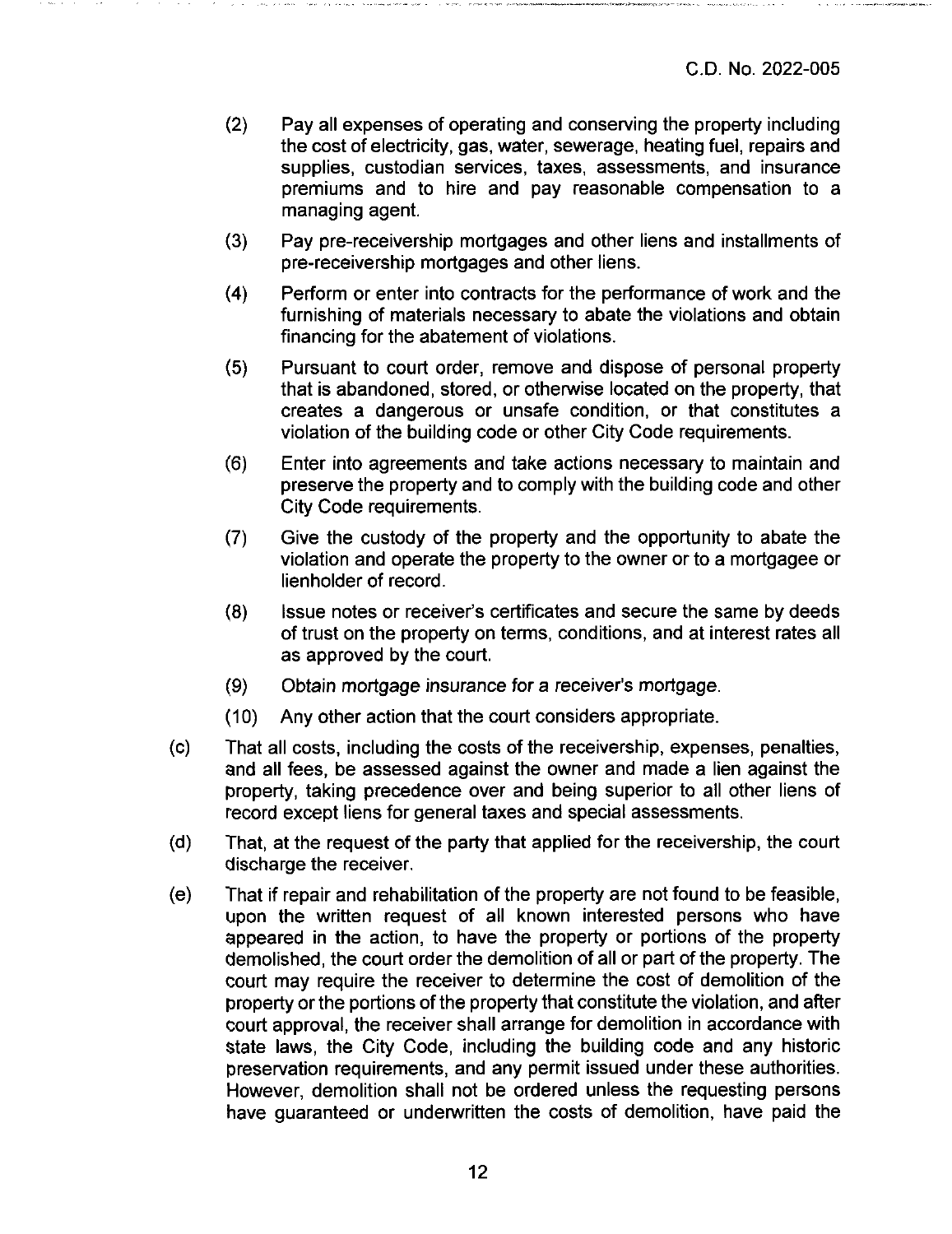costs of the receivership, and have paid all notes and mortgages of the receivership. Nothing in this code or a court order arising out of a court action authorized under this section limits the city's right to demolish any property that the city is authorized to demolish pursuant to the provisions of the building code.

(f) Nothing in this code limits or prohibits the city from exercising or using other remedies or procedures to enforce this code, the building code, or other provisions of the City Code.

# **Sec. 10-314. Inspection and fees.**

- (a) Inspection. Whenever the building official has reason to believe that a property is neglected or derelict, as defined in this code, the building official shall may inspect the property to determine if it complies with this code and all other applicable laws and codes, including rules and regulations pursuant to them. If, after inspection, the building official finds that a property is neglected or derelict, the building official may issue a written notice of violation and proceed under Section 10-312 of this code.
- (b) Neglected and derelict building list. If the building official issues a notice of violation pursuant to Section 10-312(b), the property shall be placed on the neglected and derelict building list maintained by the building official. The building official shall issue a notice of placement on the neglected and derelict building list to the owner. The notice shall include:
	- (1) The property's address and a legal description of the property:
	- (2) A concise statement as to the basis of the building official's determination; and
	- (3) A brief explanation about assessment of fees under this section.
- (c) Quarterly inspection. The building official shall conduct, at a minimum, quarterly inspections of neglected or derelict properties to ensure compliance with applicable codes.
- (d) Compliance. When all violations of this code have been abated and a neglected or derelict property has been legally reoccupied, or when the building has been demolished and the lot cleared in accordance with provisions of this code, the property shall be removed from the neglected and derelict building list.
- *(e) Assessment offees.*
	- (1) The neglected and derelict building list fee shall not be assessed against the owner so long as the owner meets all of the requirements below. Upon failure to meet any of the three conditions below, however, a nonrefundable annual fee, as established by resolution of the city council, shall be assessed against the owner. The initial fee shall be assessed upon failure to;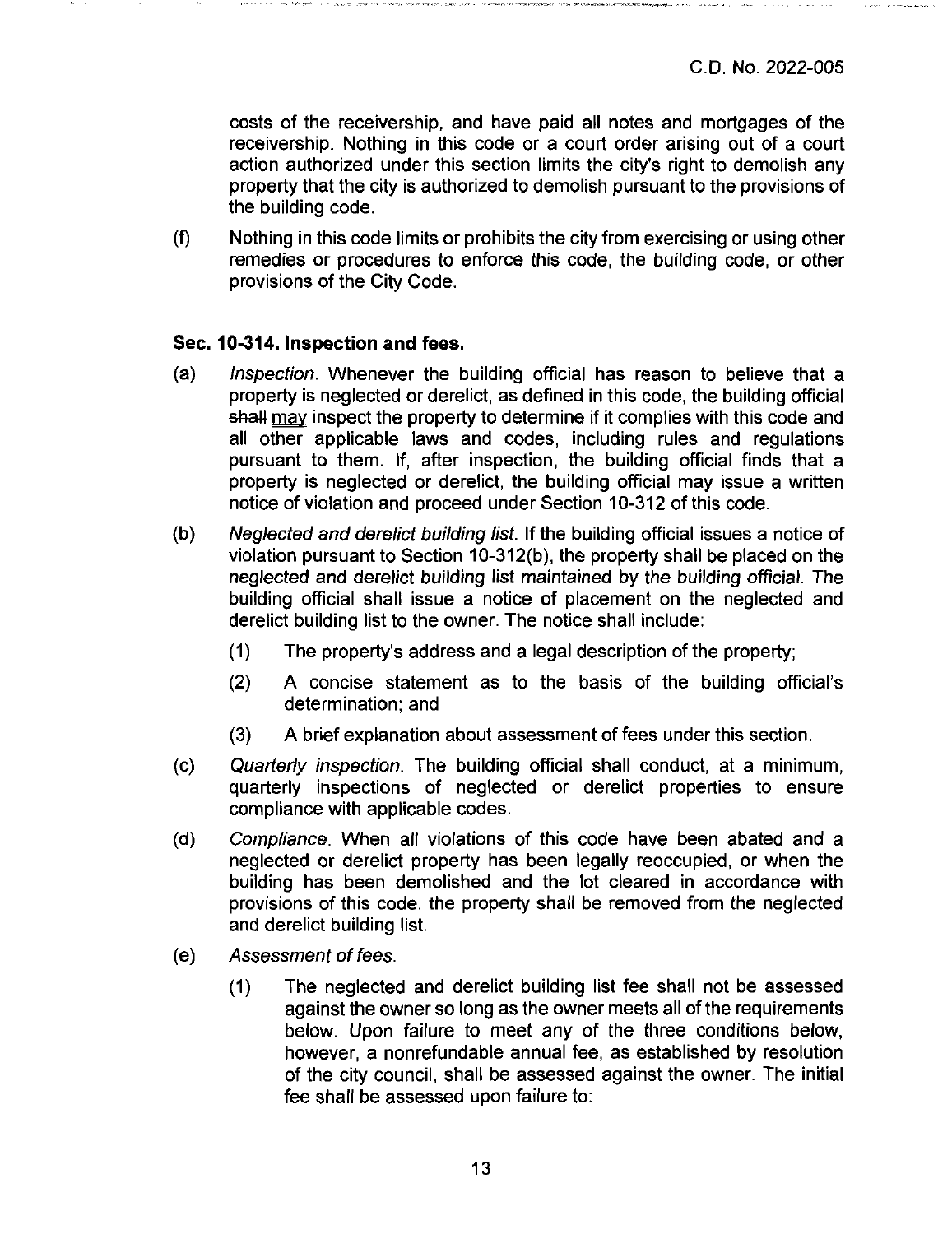- a. Submit an approvable remedial plan in accordance with Section 10-312(c) or failure to comply with any of the deadlines set forth in an approved remedial plan;
- b. Comply with any property related provision of the City Code; or
- c. Pay all other fees and penalties related to or arising out of any violation of Section 10-311 within the prescribed time period.
- (2) Once the fee has been assessed, for each subsequent 12-month period or part thereof that the property remains on the neglected and derelict building list, the fee shall be assessed on the anniversary date of the initial assessment. The fee shall be due and payable 30 days from the date of the invoice unless it is paid in quarterly installments. For quarterly payments, the first payment shall be due and payable 30 days from the date of the invoice and the remaining payments are due and payable on a quarterly basis calculated from the date of the initial assessment. If any annual or quarterly payment is more than 30 days past due, a late fee shall be assessed, in an amount established by resolution of the city council.

# **Sec. 10-315. Collection of assessments; liens.**

- (a) The civil penalties provided for in Sections 10-312, 10-314, and 10-316 are cumulative as are the assessment of any costs and fees under this code. Failure to pay any civil penalty, cost, or fee, including the interest thereon, assessed under this code within 30 days of the date of the invoice is unlawful. If a civil penalty, cost, or fee, including the interest thereon, is not paid in accordance with this code within 30 days of the date of the invoice, without limiting any other remedy the city has at law or in equity, the city may:
	- (1) Send the matter to collection: and
	- (2) File for injunctive relief in district court under section 10-312 of this code.
- (b) Additionally, if an owner fails to pay the civil penalty, costs, or fee, including the interest thereon, within the specified 30-day period, the assessment shall become a lien on the property. The lien perfects automatically and has priority over all other liens except general taxes and prior special assessments.
- (c) If an assessment of a civil penalty, cost, or fee, including the interest thereon, converts into a lien, the building official is responsible for collecting the assessment, together with any costs associated with the assessment process.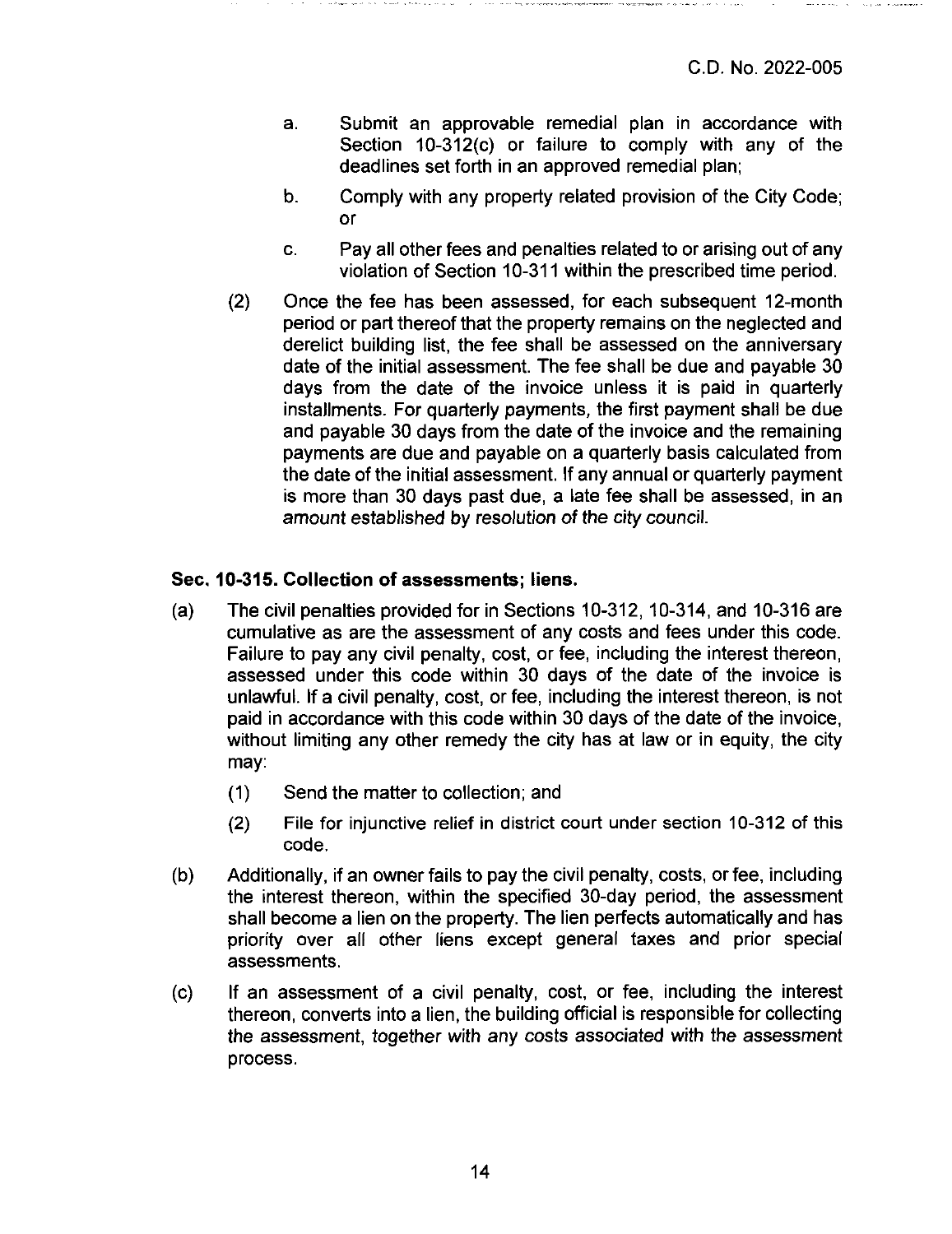- (d) Until a civil penalty, cost, or fee, including interest thereon, assessed under this code that is not pending appeal has been paid in full, the city shall not issue or renew any license or permit to the owner.
- (e) Failure to pay any outstanding civil penalty, cost, or fee, including interest thereon, assessed under this code that is not pending appeal is grounds for suspension or revocation of any license issued by the city until fully paid.

# **Sec. 10-316. Registration of property owners and agents.**

- (a) Any owner to whom a notice of violation has been issued under this code shall designate an individual person meeting the qualifications in Section 10-316(a)(2) to accept all forms of service for any notice, order, citation, summons, complaint, and all other documents relating to or arising out of enforcement of this code for violations concerning the property cited under this code, and to accept service of process in any civil action in which the owner is alleged to be liable based upon ownership of the property or upon transactions related to rental of it. The owner shall file a registration statement on a form acceptable to the city within 30 days of service of a notice of violation.
	- (1) The registration statement shall include:
		- a. A description of the property by street address and parcel number, in such a manner as to enable the building official to locate it;
		- b. The name and current address of the owner of record, and if the owner is a business entity, the statement shall also contain the name and address of its registered agent; and
		- c. The name and business address of the agent designated to accept service for the matters in Section 10-316(a).
	- (2) The agent designated shall be a natural person 18 years of age or older who is customarily present in an office located within 50 miles of the property for the purpose of transacting business, or whose primary residence is within the city.
- (b) Penalties:
	- (1) Any owner who fails to designate an agent to accept service or who fails to file a registration statement as required by this section is subject to a separate civil penalty of not more than \$500.00 per day for each day the owner has failed to designate an agent or remains unregistered, up to a maximum total of \$15,000.00. If the owner is in compliance with the registration requirements this section at the time of a the initial hearing pursuant to this section, hearing as provided in subsection  $(e)(2)$  below, and it is the first time that the owner has failed to comply with this section, this penalty shall not exceed \$500.00.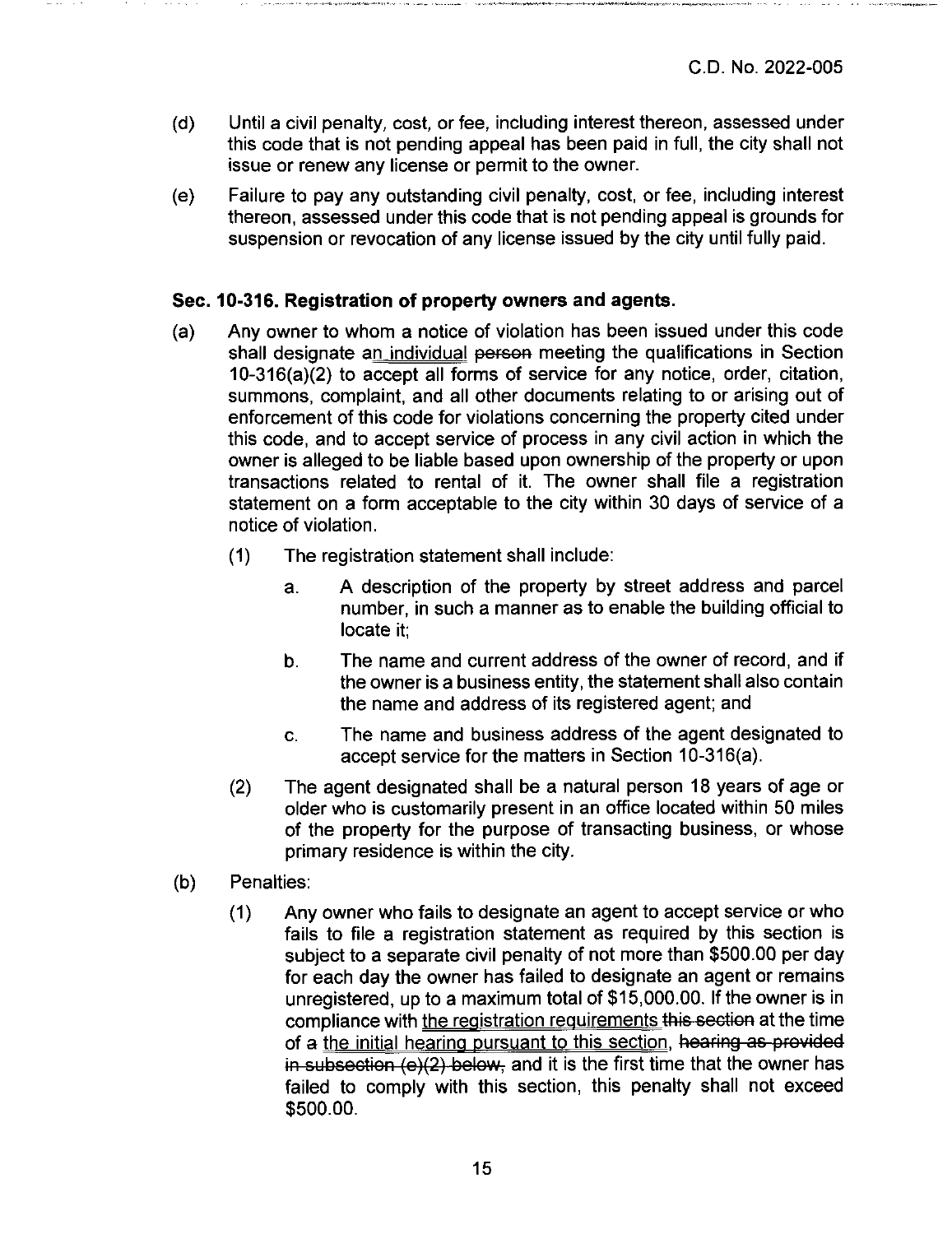- (2) In assessing the civil penalty, the building official may consider the history of all City Code violations concerning the property for which the owner has been noticed, whether the owner was negligent, the gravity of the violation, effect of the failure to register on enforcement action, and whether the owner has demonstrated good faith in attempting to achieve rapid compliance after notification of a violation. Additionally, when the property is lawfully used for commercial purposes, the building official may consider the effect of civil penalties on the property owner's ability to continue the business. The assessment of the civil penalty may be appealed under Section 10-312(d).
- (c) The owner shall notify the building official of any change in the designated authorized agent or ownership no later than ten days after the change.
- (d) The registration of owners filed with the building official under this section is confidential, subject to the provisions of the Colorado Open Records Act.
- 2. If any portion of this ordinance is held to be unconstitutional or invalid for any reason, such decision shall not affect the constitutionality or validity of the remaining portions of this ordinance. City Council hereby declares that it would have passed this ordinance and each part hereof irrespective of the fact that any one part be declared unconstitutional or invalid.
- 3. All other ordinances or portions thereof inconsistent or conflicting with this ordinance or any portion hereof are hereby repealed to the extent of such inconsistency or conflict.
- 4. The repeal or amendment of any provision of the Code by this ordinance shall not release, extinguish, alter, modify, or change in whole or in part any penalty, forfeiture, or liability, either civil or criminal, which shall have been incurred under such provision, and each provision shall be treated and held as still remaining in force for the purpose of sustaining any and all proper actions, suits, proceedings, and prosecutions for the enforcement of the penalty, forfeiture, or liability, as well as for the purpose of sustaining any judgment, decree, or orderwhich can or may be rendered, entered, or made in such actions, suits, proceedings, or prosecutions.
- 5. This ordinance shall take effect on second reading.

INTRODUCED, READ, PASSED on first reading, ordered posted in full, and title ordered published by the City Council of the City of Thornton, Colorado, on December 14, 2021.

PASSED AND ADOPTED on second and final reading on January 11, 2022.